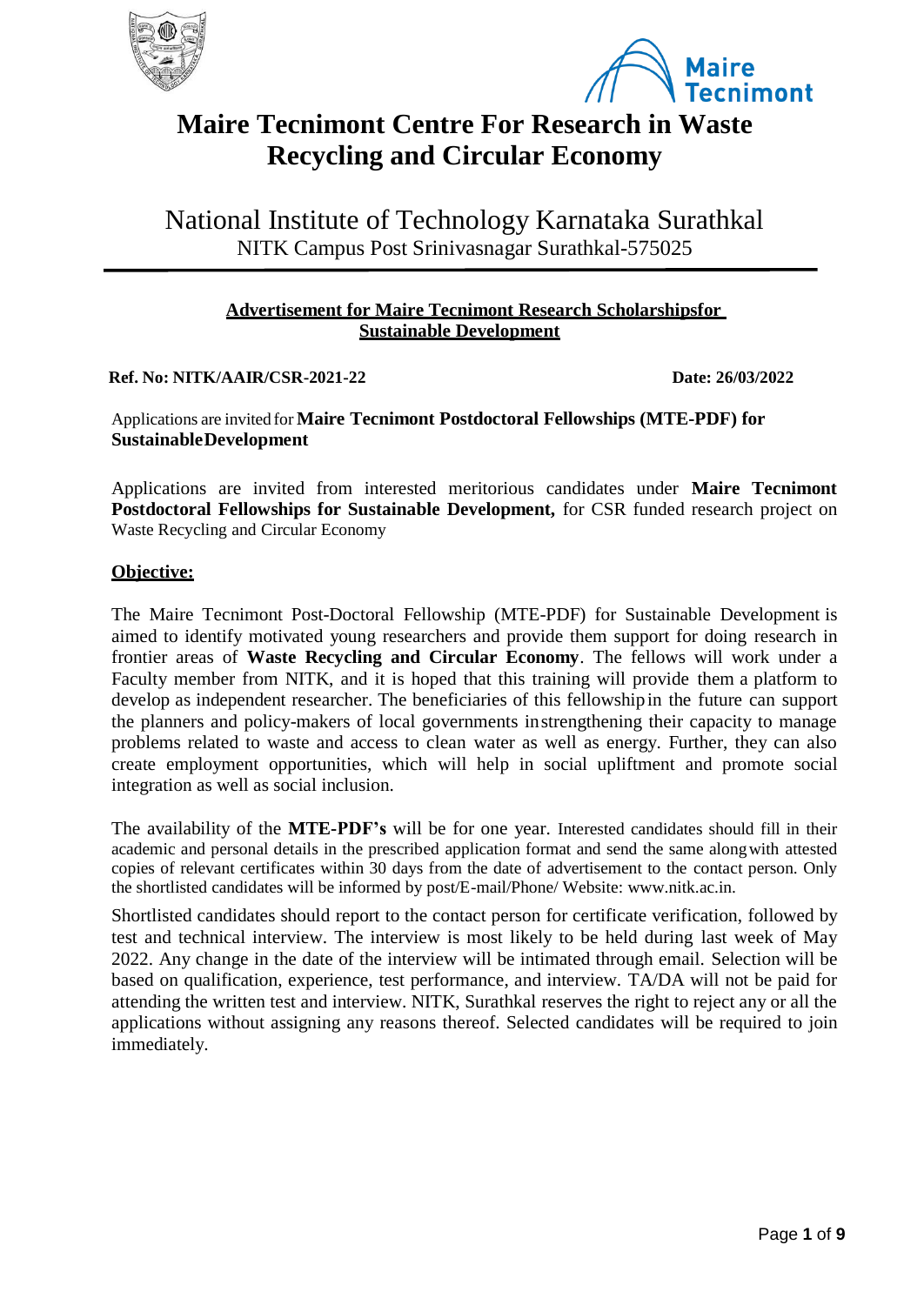



| Title project                                             | Waste Recycling and Circular Economy                                                                                                                                                                                                                                                                                                                                                                                                                                                                                                                                                                 |  |
|-----------------------------------------------------------|------------------------------------------------------------------------------------------------------------------------------------------------------------------------------------------------------------------------------------------------------------------------------------------------------------------------------------------------------------------------------------------------------------------------------------------------------------------------------------------------------------------------------------------------------------------------------------------------------|--|
| Sponsoring Company                                        | Tecnimont Private Limited, Mumbai, Indian subsidiary of Maire<br>Tecnimont S.p.A. Milan Italy.                                                                                                                                                                                                                                                                                                                                                                                                                                                                                                       |  |
| <b>Monthly Fellowships</b><br>/ Research grants available | Refer table 01 in P. No. 04                                                                                                                                                                                                                                                                                                                                                                                                                                                                                                                                                                          |  |
| Number of Post-<br>Doctoral Fellowships<br>Available      | Chemistry-01 (Green Chemistry)                                                                                                                                                                                                                                                                                                                                                                                                                                                                                                                                                                       |  |
| Faculty/Mentors Associated from<br>Department/Centre      | Department of Chemistry                                                                                                                                                                                                                                                                                                                                                                                                                                                                                                                                                                              |  |
| Tenure of availability of<br>Scholarships                 | Currently for One year, extendable up to two years based on the<br>availability of funding and performance of the candidate.                                                                                                                                                                                                                                                                                                                                                                                                                                                                         |  |
| Qualification and Experience                              | Post-Doctoral Fellowship                                                                                                                                                                                                                                                                                                                                                                                                                                                                                                                                                                             |  |
|                                                           | PhD in Chemistry, Green Chemistry, Chemical Engineering                                                                                                                                                                                                                                                                                                                                                                                                                                                                                                                                              |  |
|                                                           | Experience:<br>Basic Knowledge on any one of the following Analytical<br>Equipment:<br>GC, GCMS, GCxGCTOFMS or PTR TOFMS or TGA FTIR,<br>or NMR or ICP AES                                                                                                                                                                                                                                                                                                                                                                                                                                           |  |
| Desirable qualities                                       | The candidate must be able to work independently<br>and flexibly and having the following qualities will be<br>desirable.<br>1. Basic knowledge about laboratory/bench scale work<br>with a technical focus on the basic fundamentals to<br>understand and optimize the process<br>Implementation: Pilot/demonstration scale<br>2.<br>or the field application projects<br>3. Sustainability aspects: Financial, social,<br>environmental aspects, models and simulations,<br>theoretical evaluation, potential analysis, decision<br>support tools<br>Excellent analytical and writing skills<br>4. |  |
| Additional information                                    | May be obtained by contacting the Head / CSR Project<br>Coordinator/Project Supervisor,<br>Contacting Maire Tecnimont Centre for Research in Waste<br>Recycling and Circular Economy directly through email.                                                                                                                                                                                                                                                                                                                                                                                         |  |
| Last date for receipt of<br>application                   | 10 <sup>th</sup> MAY 2022                                                                                                                                                                                                                                                                                                                                                                                                                                                                                                                                                                            |  |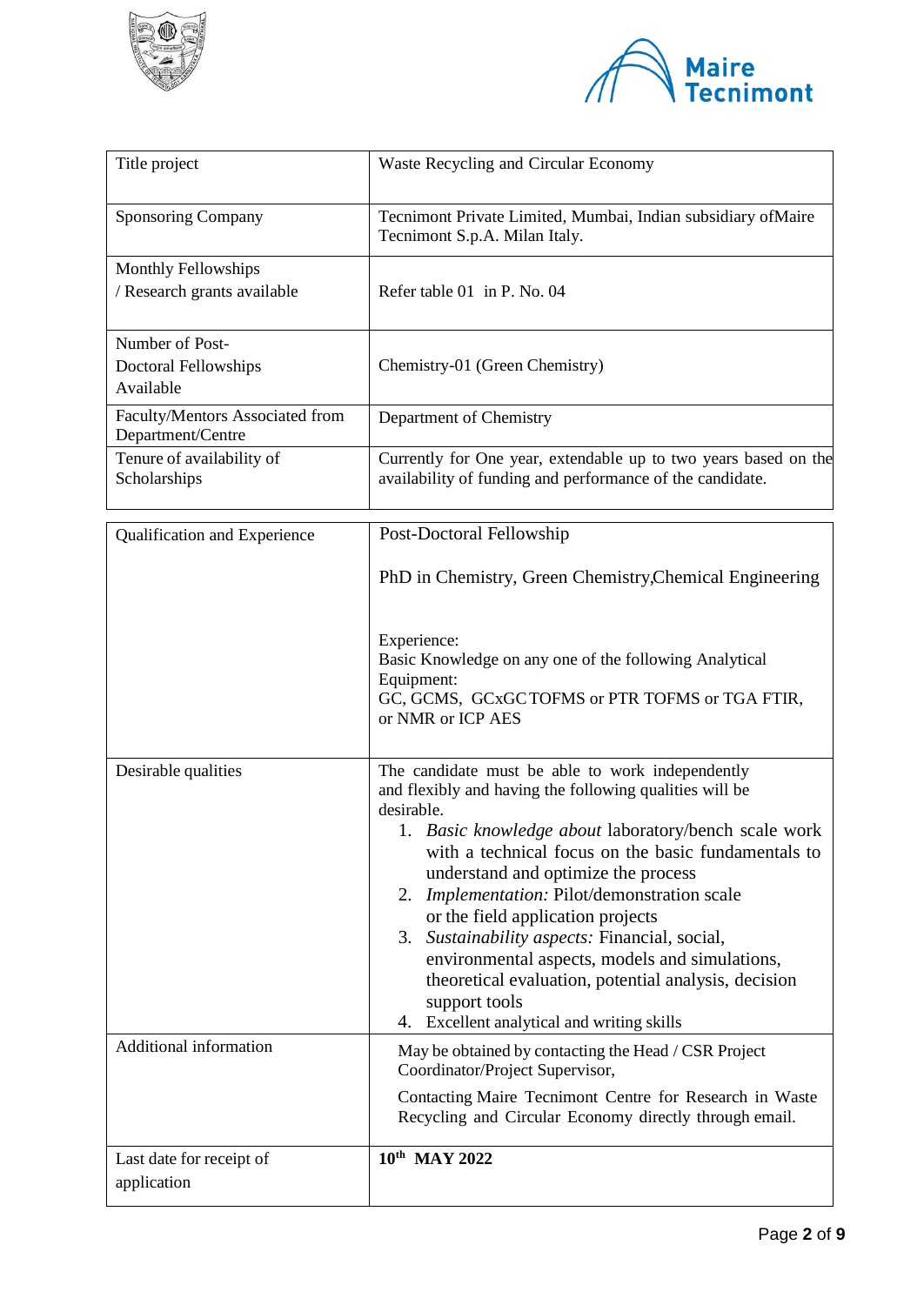



Interested candidates may apply in the prescribed format along with CV, photo copies of relevant certificates, grade/mark sheets, publications etc., and should reach NITK on or before **10/05/2022** by post/email (scanned documents) at the prescribed address below:

Sd/-

Dr. Vasudeva Madav

CSR Project Coordinator

Maire Tecnimont Centre for Research in Waste Recycling and Circular Economy

National Institute of Technology Karnataka Surathkal

Email: [MT.center-research@nitk.edu.in](mailto:MT.center-research@nitk.edu.in)

Contact: +91-824-2473670, M: +91-9008889796

Faculty Associated from various Departments/Centre's NITK

From Department of Chemistry

| Dr. Saikat Dutta                           |                               |
|--------------------------------------------|-------------------------------|
| Principal Investigator                     | $E$ -mail: sdutta@nitk.edu.in |
| <b>Assistant Professor,</b>                |                               |
| Department of Chemistry                    |                               |
| National Institute of Technology Karnataka |                               |
| Surathkal P.O: Srinivasnagar, Mangalore,   |                               |
| Karnataka-575025                           |                               |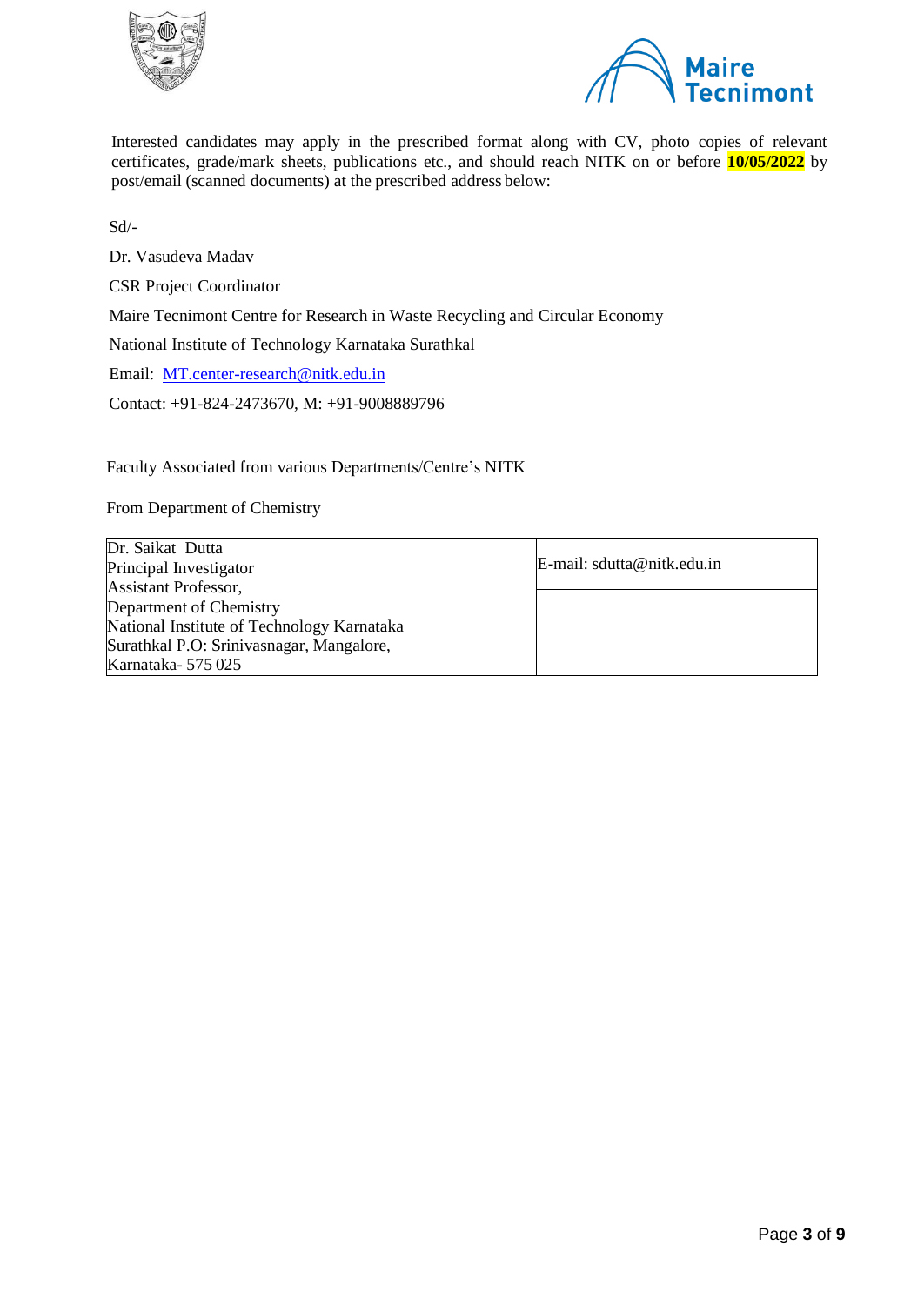



## **Eligibility:**

- The applicant should be an Indian citizen
- The applicant must have obtained Ph.D degree from a recognized University. Those who have submitted their PhD thesis and are awaiting award of the degree are also eligible to apply. However,such candidates, if selected, will be offered a lower fellowship amount till they qualify for the eligible degree. They must be able to provide a provisional degree certificate from the degree-awarding institute.
- The upper age limit for the fellowship is 35 years at the time of the submission of application, age will be calculated by taking the date of closure of the respective call. Age relaxation of 5 (five) yearswill be given to candidates belonging to SC/ST/OBC/Physically Challenged & Women candidates
- MTE-PDF can be availed only once by a candidate in his/her career.

### **Nature & Duration of Support:**

- The fellowship is tenable only in India and will be implemented at NITK, Surathkal. The Maire Tecnimont Centre for Research on Waste Recycling and Circular Economy, NITK, Surathkal, andthe respective department will provide necessary administrative and infrastructural support.
- The fellowship is purely a temporary assignment and is tenable for One Year. Extendable up to twoyears based on the availability of funding and performance of the candidate.
- The fellows will be entitled to receive the grants as given in table 1 below:

### Table 01: Fellowship and Research Grants

| <b>Sl. No. Budget Head Amount</b>                                                                         |  |
|-----------------------------------------------------------------------------------------------------------|--|
| Rs.50,000/- per month (consolidated) for candidates who have been<br>Fellowship<br>awarded a Ph.D. degree |  |
| Research<br>$Rs.50,000/$ - per annum<br>Grant                                                             |  |

- Research grant can be used for minor equipment, consumables, contingencies, and domestic travel. There is no provision for providing manpower support under this scheme. The Fellow is expected to undertake the research objectives by himself/herself during the entire duration of thefellowship.
- The fellows are not eligible to receive any other fellowship from any Government or Non-Governmental source during the tenure of the fellowship.
- The fellows must seek the consent of Faculty Mentor/Project Coordinator/ Dean R&C if he/she intends to be away from NITK (except for fieldwork related to the project) continuously for a periodof more than eight weeks.

### **Selection & Mode of Application**

The call for applications for MTE-PDF for sustainable Development will be notified through the website [www.nitk.ac.in](http://www.nitk.ac.in/)

- The application form along with a research proposal highlighting the objectives of the research workto be undertaken should be submitted online through the email
- The selection will be based on the recommendations of an Expert Committee that will be constitutedby the Maire Tecnimont Centre for Research on Waste Recycling and Circular Economy, NITK, Surathkal and as per the procedure laid down by NITK, Surathkal
- Final Selection will be made as per the procedure laid down by NITK, Surathkal.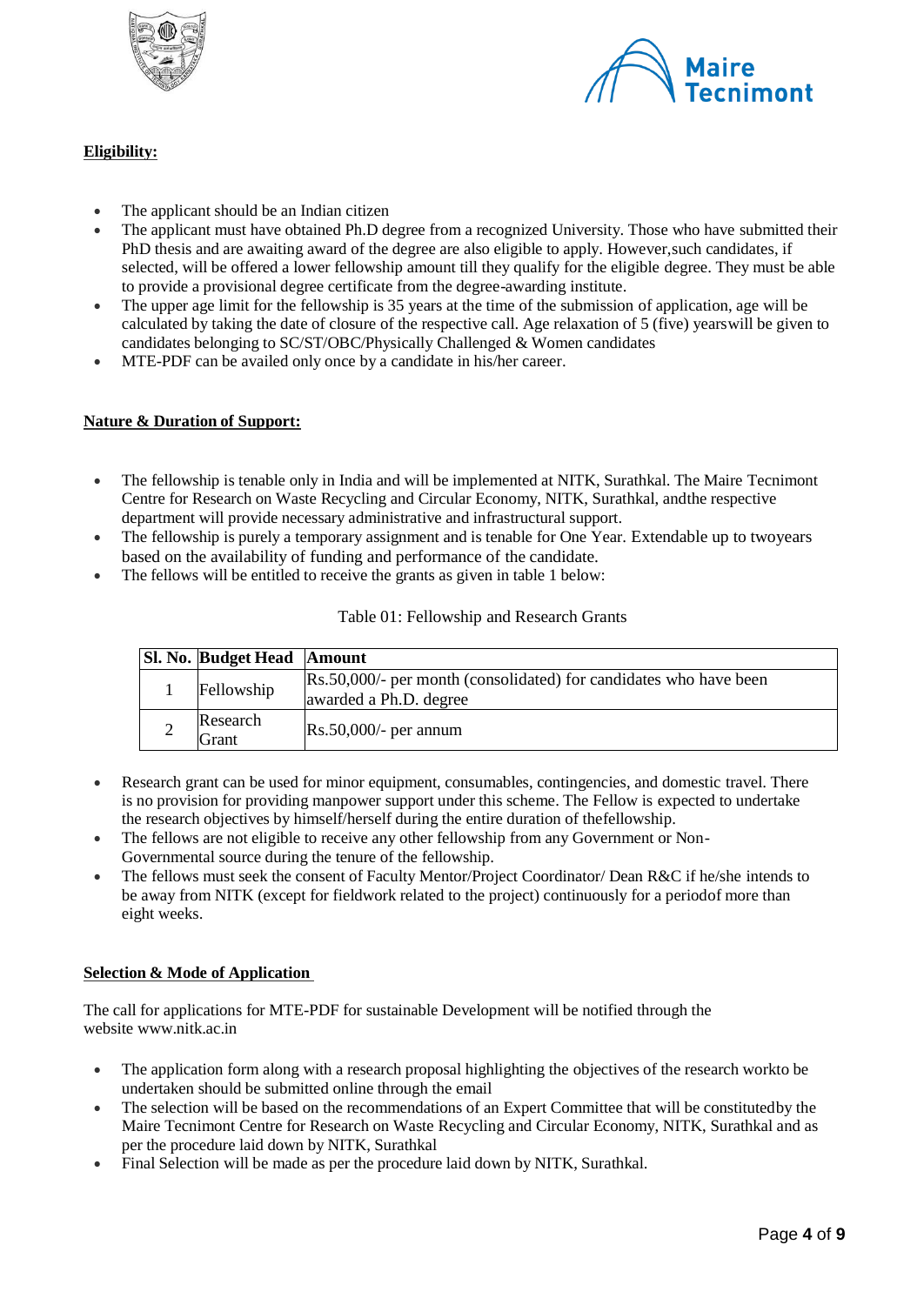



## **Title: Food Waste to Hydrogen Gas in Water**

## **Abstract:**

Waste to fuels and chemicals is the way for the future that solves the multifaceted problem of waste management, feedstock flexibility, and environmental footprint. A significant interest has been given to the value addition of food wastes into hydrogen or syngas. A suitable chemical-catalytic system must be developed that can convert a wide-variety of food wastes into hydrogen in satisfactory selectivity and yield under energy-efficient conditions.

### **How to apply:**

#### **For successful submission of the application the following points may be noted:**

- Applicants should fill the form, which includes Bio-data, Photo, Institute, Address, etc.
- Details including Project Title (max 500 characters), Project summary (max 3000 characters), Keywords (max 6), Objectives of the project (max 1500 characters), Expected output, and outcome of the proposal (max 1500 characters) should be provided at the time of submission of the application.
- Work Methodology and Research Plan must be submitted in a single PDF file, not more than 3 pages (max 10 MB).

#### **Documents required (in PDF) should be in prescribed format:**

- Duly Filled Application
- Bio-data
- Age Proof Certificate
- Qualification Certificate
- Category Certificate (in case of Age Relaxation)
- Undertaking Certificate by the applicant (as per the attachment)
- Plagiarism undertaking

### **Termination of the Fellowship**

- If any fellow wishes to terminate the fellowship, he/she shall inform the Maire Tecnimont Centre for Research on Waste Recycling and Circular Economy, NITK, Surathkal, through the mentor immediately with one month notice.
- Maire Tecnimont Centre for Research on Waste Recycling and Circular Economy, NITK, Surathkal reserves the right to terminate the Fellowship at any stage if it is convinced that appropriate progress is not being made or the grant has not been utilized properly.

#### **Leave**

MTE- PDFs are entitled to leave as per the rules of NITK. Participation in scientific workshops held inIndia or abroad will be treated as on duty. As per the Govt. of India instructions issued from time to time, maternity leave would be available to female candidates in all categories.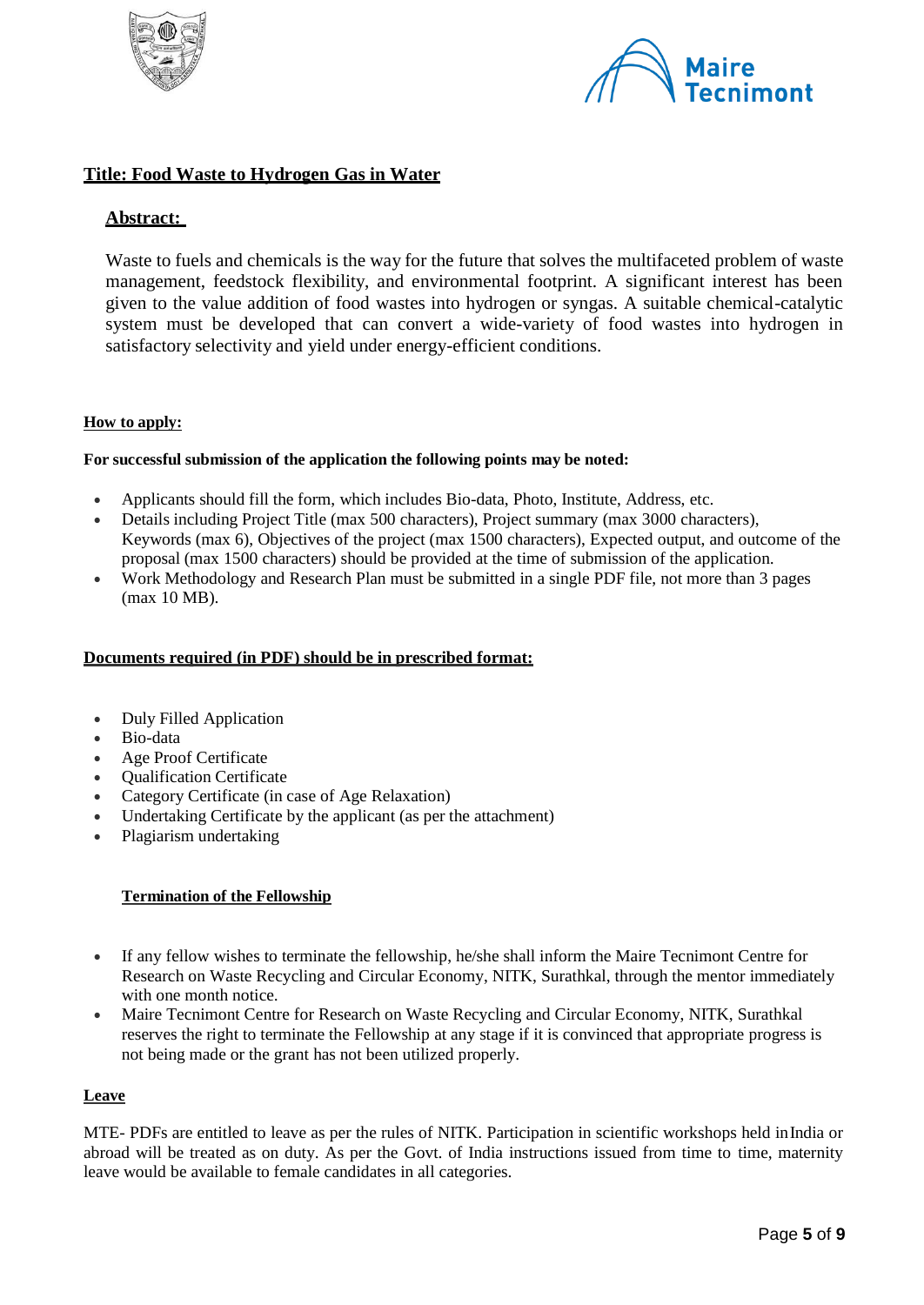



## **APPLICATION FOR MAIRE TECNIMONT POSTDOCTORAL FELLOWSHIPS FORSUSTAINABLE DEVELOPMENT**

| <b>For Office Use:</b>                        | Paste your recent   |
|-----------------------------------------------|---------------------|
|                                               | Passport size photo |
| Serial Number:                                |                     |
| Eligible for Written exam/Interview: Yes / No |                     |
|                                               |                     |

| 1. Name:             |                    |
|----------------------|--------------------|
| 2. Father's Name:    |                    |
| 3(a). Date of Birth: | 3(b). Nationality: |

## **4.Contact information:**

| (i) Address for<br>communication: |  |
|-----------------------------------|--|
| (ii) Mobile No:                   |  |
| (iii) Email ID:                   |  |

# **5.Educational Qualifications\***

| <b>Class</b>            | Subject/<br><b>Stream</b> | Board/<br><b>University</b> | Name of<br><b>Institute</b> | Marks/<br><b>CGPA</b> | <b>Year of</b><br><b>Passing</b> |
|-------------------------|---------------------------|-----------------------------|-----------------------------|-----------------------|----------------------------------|
| X                       |                           |                             |                             |                       |                                  |
| XII                     |                           |                             |                             |                       |                                  |
| <b>UG</b> Degree        |                           |                             |                             |                       |                                  |
| PG Degree               |                           |                             |                             |                       |                                  |
| MPhil                   |                           |                             |                             |                       |                                  |
| PhD                     |                           |                             |                             |                       |                                  |
|                         |                           |                             |                             |                       |                                  |
| <b>Competitive Exam</b> |                           | Qualified                   | <b>Marks / Rank</b>         |                       | Year                             |
| <b>CSIR-UGC NET</b>     |                           | Yes / No                    |                             |                       |                                  |
| <b>GATE</b>             |                           | Yes / No                    |                             |                       |                                  |

**\*Attach self-attested copies of all certificates.**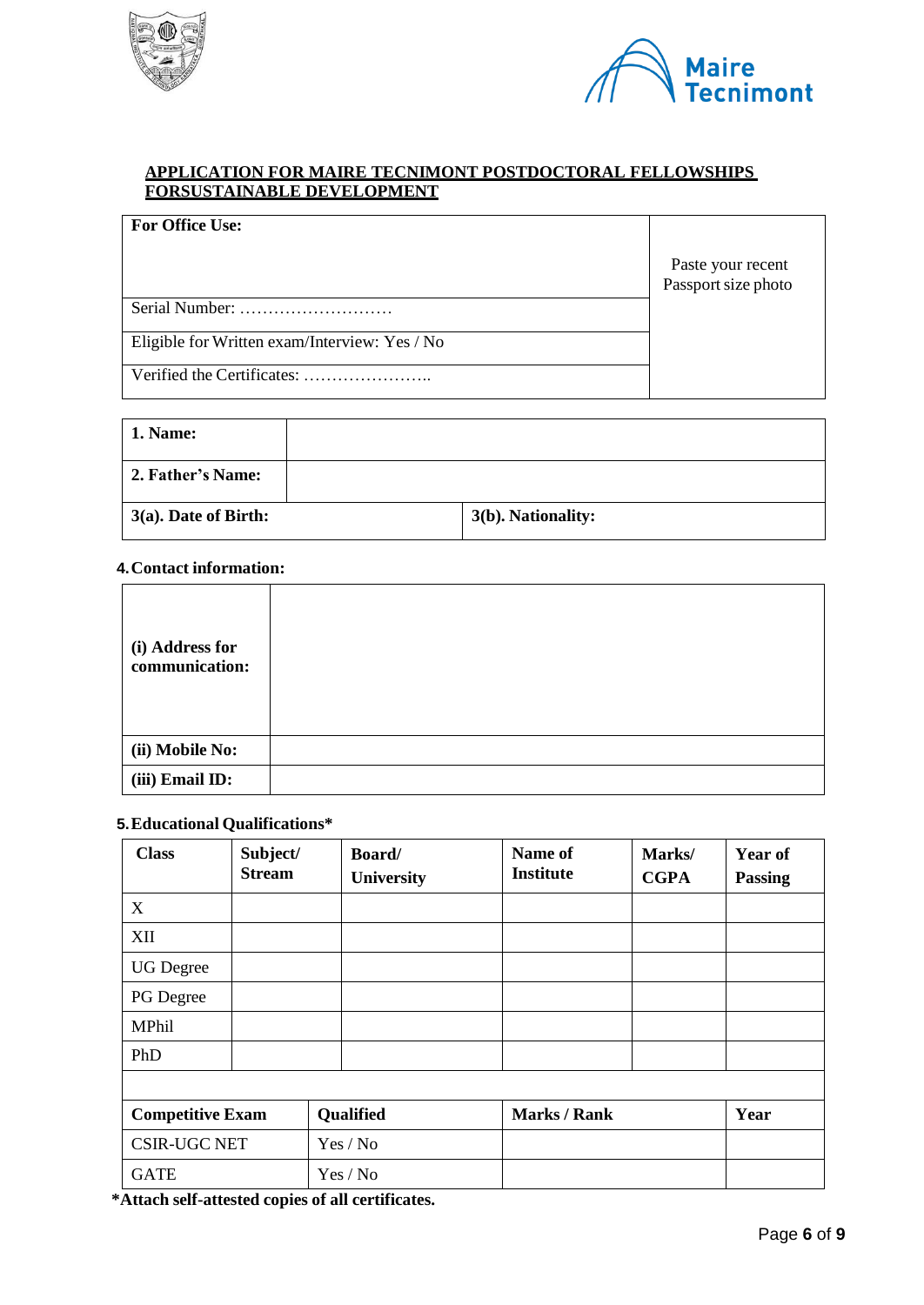



## **6. Work Experience, if any (in years)** …………………………

| Organization | <b>Designation</b> | <b>Duration</b> | <b>Responsibilities</b> |
|--------------|--------------------|-----------------|-------------------------|
|              |                    |                 |                         |
|              |                    |                 |                         |
|              |                    |                 |                         |

## **7.Number of Publications: (Attach a separate list of publications with full details)**

| . . | -amatiana'<br>l www.<br>чаг<br>. |  |
|-----|----------------------------------|--|
|     |                                  |  |

### **8. Workshop/Training programs attended\*:**

| $\overline{\mathbf{S}}$ . No. | <b>Details</b> |
|-------------------------------|----------------|
|                               |                |
|                               |                |
|                               |                |

## **\*Attach separate sheet (if required)**

#### **9. Technical Skills**

| <b>S. No.</b> | <b>Details</b> |
|---------------|----------------|
|               |                |
|               |                |
|               |                |

### **10. Other Achievements\*:**

| S. No. | <b>Details</b> |
|--------|----------------|
|        |                |
|        |                |
|        |                |

#### **\*Attach separate sheet (if required)**

**11. Declaration**: All the above information provided by me is accurate to the best of my knowledge and I understand that, if found incorrect, I may be disallowed to appear in the interview/test or terminated at any stage.

**Date: Place:**

## **Signature of the Candidate**

**Note:** Attach the list of enclosures along with the application.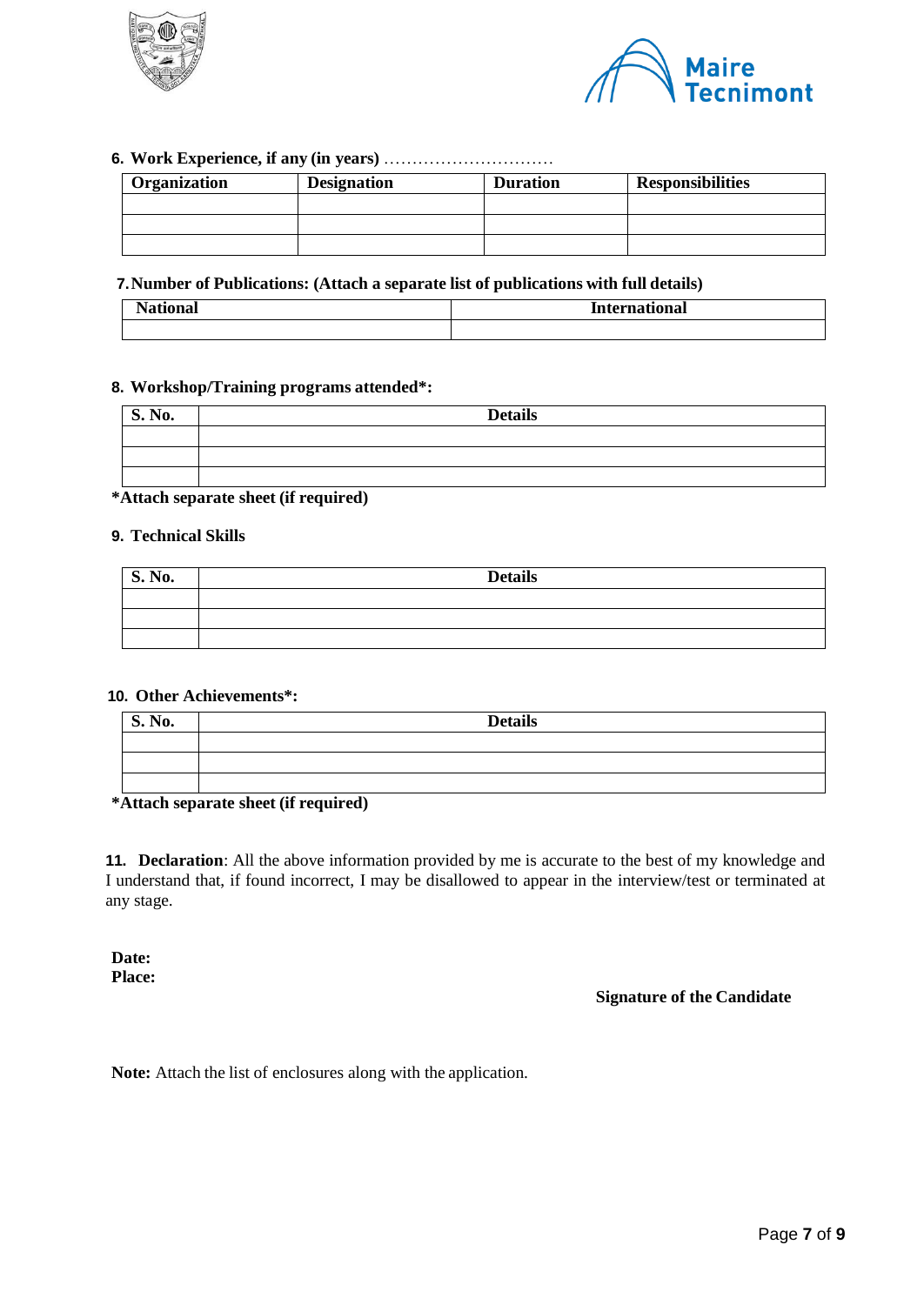



# Undertaking by the Fellow

| , Son/Daughter/Wife of Shri. | resident of |
|------------------------------|-------------|
|                              |             |
|                              |             |

## PDF

1. I shall abide by the rules and regulations of NITK during the entire tenure of the fellowship.

2. I shall also abide by the rules, discipline of the institution

3. I shall devote full time to research work during the tenure of the fellowship

4. I shall prepare the progress report on the  $25<sup>th</sup>$  day of every month and communicate the same to Maire Tecnimont through the mentor and Project Coordinators

5. I shall send two copies of the consolidated progress report at the end of the fellowship period.

6. I further state that I shall have no claim whatsoever for regular/permanent absorption on the expiry of the fellowship.

Date: Signature